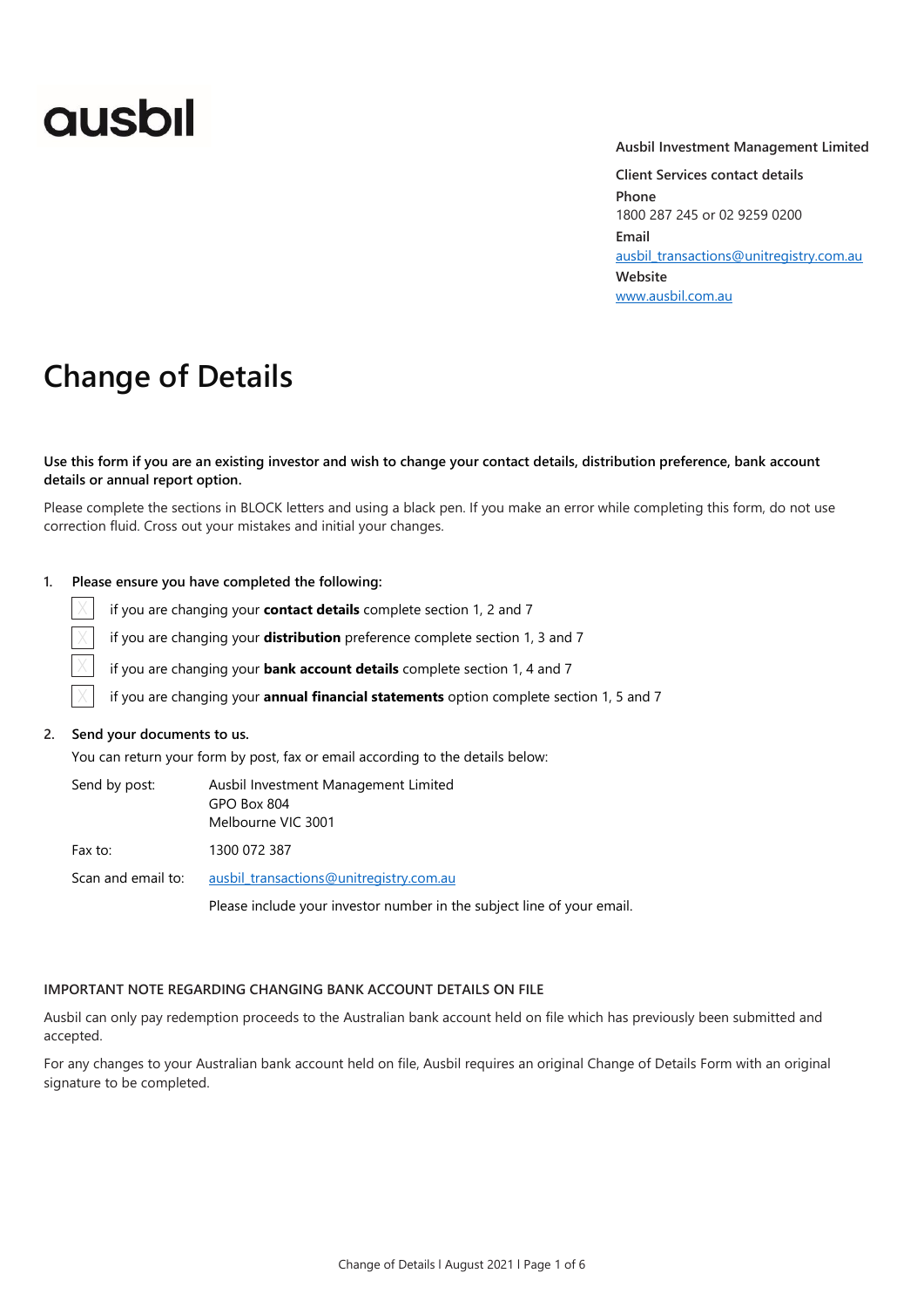| Investor details                                            |                                                                                                                                                              |  |
|-------------------------------------------------------------|--------------------------------------------------------------------------------------------------------------------------------------------------------------|--|
| Investor number<br>Investor name                            |                                                                                                                                                              |  |
| $\overline{2}$<br><b>New contact details</b>                |                                                                                                                                                              |  |
| New residential address or business address.                | New contact details                                                                                                                                          |  |
| A PO Box/RMB/Locked Bag is not acceptable.                  | Home number (include country and area code)                                                                                                                  |  |
| Property/Building name (if applicable)                      |                                                                                                                                                              |  |
|                                                             | Business number (include country and area code)                                                                                                              |  |
| Unit/Level<br>Street number                                 |                                                                                                                                                              |  |
|                                                             | Mobile number (include country code)                                                                                                                         |  |
| Street name                                                 |                                                                                                                                                              |  |
|                                                             | New email address (please use block letters)                                                                                                                 |  |
| Suburb<br>State                                             |                                                                                                                                                              |  |
| Postcode<br>Country                                         | This email address is the default address for all investor<br>correspondence (such as transaction confirmations, statements,<br>reports and other material). |  |
| New postal address (if different to residential address)    | <b>Registered Office Address</b>                                                                                                                             |  |
| A PO Box/RMB/Locked Bag is acceptable.                      | Please complete if different from Business Address above.<br>A PO Box/RMB/Locked Bag is not acceptable                                                       |  |
| Property/Building name (if applicable)                      | Property/Building name (if applicable)                                                                                                                       |  |
|                                                             |                                                                                                                                                              |  |
| Unit/Level<br>Street number                                 | Unit/Level<br>Street number                                                                                                                                  |  |
| Street name (or PO Box or other mail details if applicable) | Street name                                                                                                                                                  |  |
| Suburb<br>State                                             | Suburb<br>State                                                                                                                                              |  |
| Postcode<br>Country                                         | Postcode<br>Country                                                                                                                                          |  |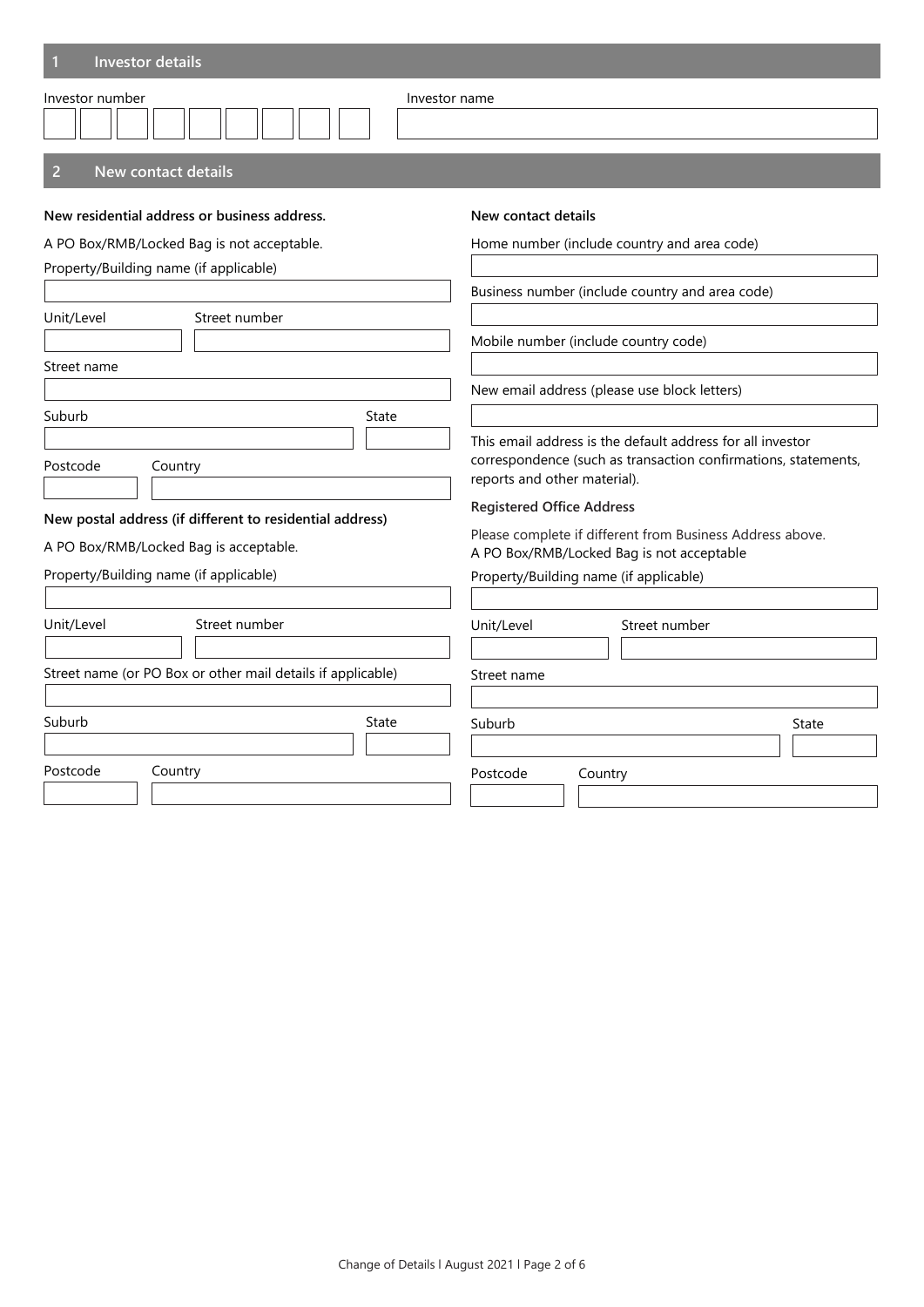## **3 Change of distribution preference**

Please indicate your choice below. If you do not make a choice below, we will reinvest your distribution into the fund.

| <b>FUND NAME</b>                                       | <b>APIR Code</b> | <b>Distribution preference</b><br>(indicate preference with an X) |                                      |
|--------------------------------------------------------|------------------|-------------------------------------------------------------------|--------------------------------------|
|                                                        |                  | <b>Reinvest</b>                                                   | Pay to my Australian<br>bank account |
| Ausbil Australian Active Equity Fund                   | AAP0103AU        |                                                                   |                                      |
| Ausbil Australian Concentrated Equity Fund             | AAP9227AU        |                                                                   |                                      |
| Ausbil Active Sustainable Equity Fund                  | AAP3940AU        |                                                                   |                                      |
| Ausbil Active Dividend Income Fund                     | AAP3656AU        |                                                                   |                                      |
| Ausbil Australian Geared Equity Fund                   | AAP0002AU        |                                                                   |                                      |
| Ausbil 130/30 Focus Fund - Wholesale Class             | AAP0008AU        |                                                                   |                                      |
| Ausbil Australian Emerging Leaders Fund                | AAP0104AU        |                                                                   |                                      |
| Ausbil MicroCap Fund                                   | AAP0007AU        |                                                                   |                                      |
| Ausbil Australian SmallCap Fund                        | AAP5529AU        |                                                                   |                                      |
| Ausbil Long Short Focus Fund                           | AAP8211AU        |                                                                   |                                      |
| Ausbil Balanced Fund                                   | AAP0101AU        |                                                                   |                                      |
| Ausbil Global Resources Fund                           | AAP5928AU        |                                                                   |                                      |
| Ausbil Global SmallCap Fund                            | AAP8285AU        |                                                                   |                                      |
| Ausbil Global Essential Infrastructure Fund - Unhedged | AAP3254AU        |                                                                   |                                      |
| Ausbil Global Essential Infrastructure Fund - Hedged   | AAP3601AU        |                                                                   |                                      |
| Candriam Sustainable Global Equity Fund                | AAP0001AU        |                                                                   |                                      |
| MacKay Shields Multi-Sector Bond Fund                  | AAP0020AU        |                                                                   |                                      |
| Other <sub>________</sub>                              |                  |                                                                   |                                      |

## **4 Australian bank account details**

Please provide the Australian financial institution account details in order to receive your distribution payments and/or future redemption payments. Payments will only be made to a financial institution account held in the name of the investor/s. Payments will not be made into third party financial institution accounts.

Any details provided will override any bank account details previously provided to us.

**Please note**: We will not issue cheques for income distribution or redemption payments.

Select one of the following.

For distributions only X

 $\times$ 

For withdrawals only

For both distributions and withdrawals X

**Please note**: If you do not make a choice above, we will amend your bank account details for both distributions and withdrawals.

#### Name of Australian bank or financial institution

| Branch name       |                |  |
|-------------------|----------------|--|
| <b>BSB</b> number | Account number |  |
|                   |                |  |
| Account name      |                |  |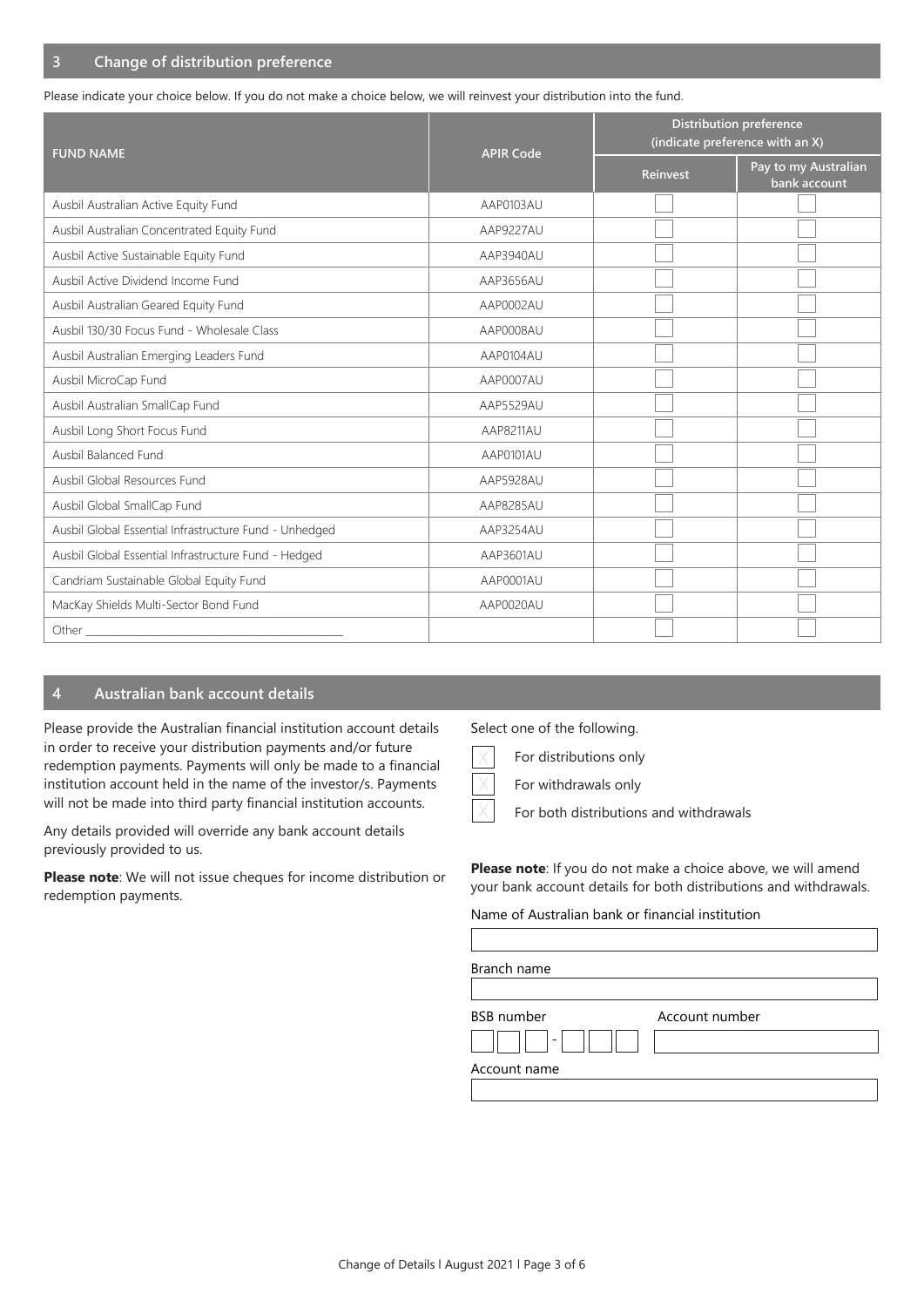No annual financial statement

Annual financial statements by email\*

Annual financial statements by post X

If no election is made, financial statements will not be sent.

\* If you have elected to receive your annual financial statements by email, please provide your email address on section 2 of this form

# **6 Facsimile Indemnity**

If you are instructing us via facsimile (including applications, withdrawal requests and switching requests) you acknowledge the following conditions:

• We will process your facsimile instructions if it has been received by us in full. We bear no responsibility for any loss or delay that may be incurred from a transmission not being received by us. A facsimile receipt confirmation from the sender's facsimile machine is not evidence that the facsimile has been received.

#### **7 Acknowledgement and signatures**

This form must be signed by all authorised signatories (eg. For a joint account, both signatories must sign this form).

By executing this Form and I/we agree with, and represent and warrant to Ausbil that:

- All details in this Form are complete, true and correct;
- I/we have read and understood the Product Disclosure Statement (PDS) and Additional Information Guide (AIG) for the applicable fund(s) and agree to be bound by them (as updated from time to time);
- I agree to be bound by the constitution(s) for those fund(s) (as amended from time to time);
- That acceptance of my/our application for units in any fund(s) will be at the sole discretion of Ausbil and that Ausbil has the right to reject any application;
- I/we have legal power to sign this Form and invest in the fund(s) and have complied with all applicable laws in doing so (including those relating to superannuation and tax);
- The details of my/our investment can be provided to the dealer group or adviser shown on this Form by the means and in the format that they direct;
- Sole signatories signing on behalf of a company confirm that they are signing as sole director of the company;
- If acting as a trustee or custodian, I/we confirm that I/we am/are acting in accordance with my/our designated powers and authority under the trust deed or custody agreement;
- If the Form is signed by an attorney, the attorney declares that he/she has not received notice of revocation of appointment and has provided a certified copy of the Power of Attorney to Ausbil;
- I/we are aware of the risks involved with investing in the fund(s) and have not relied on any representation (whether oral or written) from Ausbil or any other persons in connection with the fund(s);
- It is my/our responsibility to seek independent investment, financial, legal or taxation advice as to the suitability of the fund(s) to my/our circumstances;

• We bear no responsibility for any fraudulently completed facsimile transactions and will not compensate you for any losses. For instance, you uphold the risk that a facsimile may be sent by someone who knows your account details.

subject to investment risks, including possible delays in repayment and loss of income and principal;

- I/we understand that none of Ausbil or its related entities or associates guarantees the performance of the fund(s), repayment of capital, rate of return or amount of any distribution;
- I/we will not knowingly do anything to put Ausbil in breach of AML/CTF Laws and I will notify Ausbil if I/we are aware of anything that may put Ausbil in breach of AML/CTF Laws.
- I/we are not aware and have no reason to suspect that the application monies or proceeds of investment in the fund(s) are derived from or will be used in connection with money laundering, terrorism financing or any other illegal activities;
- If requested, I/we will provide additional information and comply with all reasonable requests by Ausbil to enable it to comply with AML/CTF Laws;
- That personal information about me/us may be collected, used and disclosed in accordance with Ausbil's Privacy Policy and the privacy statements included in the PDS, including for marketing purposes;
- I/we will promptly advise Ausbil if event or circumstances occurs which would cause these representations and warranties to be incorrect or misleading or if I/we are in breach of any agreement or undertaking; and
- I/we indemnify Ausbil against any losses or liabilities incurred by it as a result of a breach by me/us of any agreement, representation or warranty.

I/We agree that the above agreements, representations, warranties are given on the date this Form is signed and repeated on each day thereafter until I/we cease to have an investment in the fund(s).

I/we understand that my/our investment in the fund(s) is

X